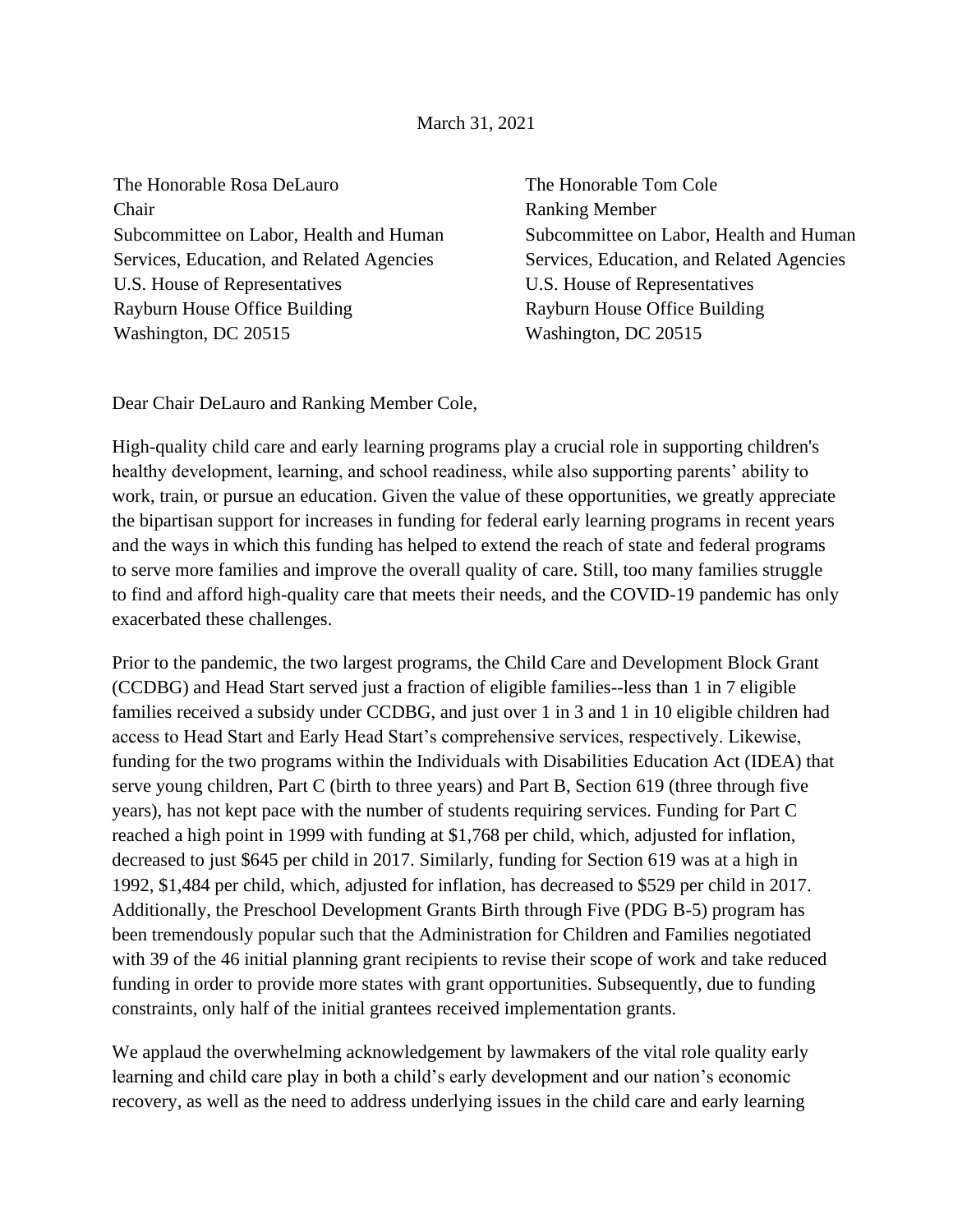system to develop a system that works better for families and providers alike. The long-awaited relief provided in the recent American Rescue Plan is essential to sustain the child care sector, which is the linchpin for our country's economic recovery. To be clear, though, this supplemental relief funding does not diminish the need for increased appropriations for federal early learning and care programs. Annual appropriations allow these programs to continue to provide sustained services to low-income children and families and meet their statutory and regulatory requirements. For example, a portion of CCDBG funds must be used for quality improvement, however, faced with limited funds, states already must balance implementing new health and safety requirements enacted in 2014, increasing payment rates, serving more children, or expanding eligibility. It's unrealistic to expect these funds will also meet the needs generated by the pandemic.

We expect the President's FY2022 Budget to include robust discretionary funding increases for early learning and care programs in line with the proposal offered during last year's campaign, which will provide clear guideposts as you consider FY2022 allocations and appropriations. Additionally, for FY2022, we request that Congress provide:

- An additional \$6.1 billion for the Child Care and Development Block Grant (a total of \$12 billion), which will expand the base CCDBG budget to avoid damaging cliffs and support states in making targeted investments to their child care systems aligned with longer-term recovery needs.
- An additional \$1.34 billion for Head Start (a total of \$12.1 billion), including expansion of Early Head Start and Early Head Start-Child Care Partnerships. Specifically, \$247 million for a basic cost-of-living adjustment, \$363 million in quality improvement funding (QIF) purposed to address childhood trauma, and \$730 million to provide additional hours of service to align Head Start program schedules with a traditional K-12 model and meet the needs of working parents.
- An additional \$240.4 million for early intervention services provided under IDEA Part C (bringing total funding to \$722.2 million) and \$139.7 million for preschool special education services under Part B Section 619 (bringing total funding to \$537.3 million).
- An additional \$225 million for the Preschool Development Grants Birth through Five (PDG B-5) program (a total of \$500 million), to support states and territories who received implementation grants to carry out their plans with fidelity, particularly as they recover from the pandemic, and to provide additional implementation grants to states who applied for but did not receive one to carry out vitally important unfunded projects.

Increased annual appropriations will be critical to ensure we build on recent relief investments and continue on the road to economic recovery. The dire effects of the pandemic will be felt for months to come, and providers who suffered tremendous financial losses, acquired personal debt to stay afloat, or were forced to close will need consistent, ongoing support; without it, we risk